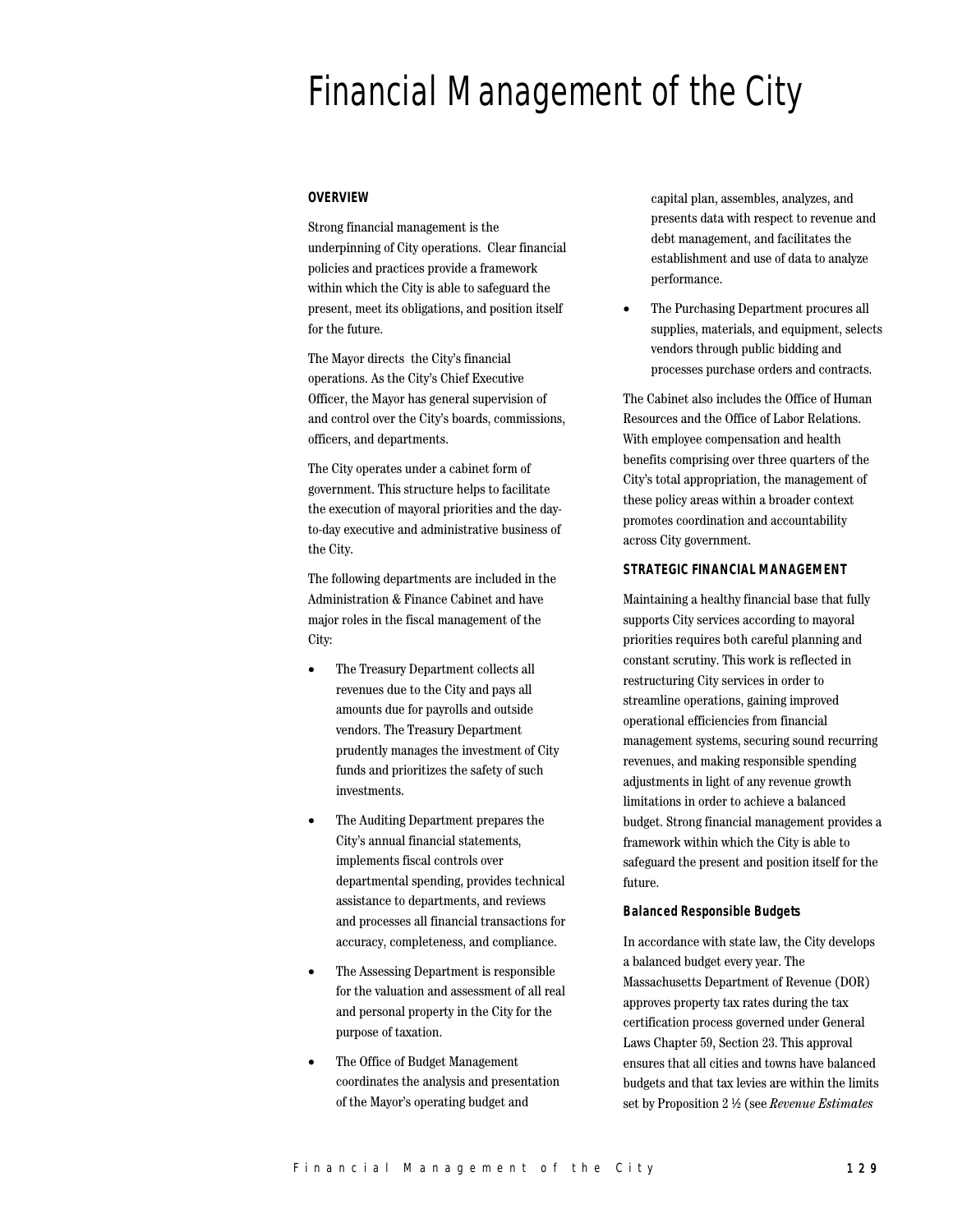*and Analysis* section of Volume I for detail on Prop. 2 ½). Appropriations, fixed costs, and any prior year deficits along with the approved property tax levy, estimated local revenues, and available prior year surpluses must be in balance in order to obtain DOR authorization to issue property tax bills.

#### **Healthy Credit Profile**

In March 2017, Standard & Poor's and Moody's affirmed their AAA and Aaa bond ratings, respectively, the highest possible to achieve. These ratings reflect Boston's sound fiscal management of a stable financial position and the City's substantial and economically diverse tax base.

This superior credit quality allows the City to borrow new money and refinance existing debt at extremely attractive interest rates. The City has saved \$71.5 million on a net present value basis by refinancing \$1.1 billion of debt since 2001. In March 2017, the City sold a par amount of \$150.0 million general obligation bonds which resulted in proceeds of \$165.7 million.

#### **Maximizing Return on Investment**

The City has articulated a vision to make finance a high performing organization in supporting and serving the departments and citizens of Boston. By making daily operations more efficient, using leading business practices, spending more time on value-added activities, improving customer service while maintaining appropriate controls, and engaging the next generation of finance leaders, this City has been at the forefront of municipal finance.

#### **Stable Revenue Base**

Over eighty percent of recurring general fund revenue comes from the property tax and state aid. The continued net decline in state aid, the City's second largest single source of revenue, highlights the risk of relying on any one source of revenue. The City protects and grows its revenue base through the expansion of current revenue sources and the pursuit of diversified revenue sources that fit well with its economic strengths.

The City's tax base has experienced significant growth. Based on assessed values as of January 1, 2016, Fiscal 2017 assessments totaled \$143.9

billion, a 44% increase over Fiscal 2014 assessments.

#### **Multi-Year Budget Plan**

The City develops a financial forecast as part of the yearly budget process. Preparing a multiyear planning horizon provides time for the Administration to make adjustments and/or policy decisions that may be necessary.

# **FINANCIAL POLICIES, PROCEDURES & CONTROLS**

Pursuant to state law mandates and policy initiatives, the City has well-established policies and internal controls to govern its financial operations effectively. These policies and controls are designed to maximize revenue collections, safeguard assets, monitor both operating and capital spending, evaluate infrastructure needs, and enhance the City's internal control of its business procedures. The major components of the City's system of financial management controls and relevant financial policies are discussed below.

#### **Expenditure Controls**

The City operates under several statutory financial control systems which are summarized in the Statutes and Ordinances section in Volume I. Along with conservative revenue estimates and strong budgetary flexibility, the City is able to maintain a solid financial position. The City monitors spending and all transactions go through a budget-check process prior to procurement. Maintaining tight central expenditure controls allows for critical review of all non-personnel spending as well as the ability to adjust to fiscal changes or trends. Additionally, the Office of Budget Management prepares monthly variance report, updating all departments expected year-end position using actual information, and maintains continuous dialogue with departments throughout the year.

#### **Position Review Committee (PRC)**

The PRC is comprised of the Chief Financial Officer, the Human Resources Director, and the City's Budget Director. In place for over a decade, the committee serves to strictly control and monitor all hiring. In a budget where people and the benefits they carry account for over three quarters of total appropriations, this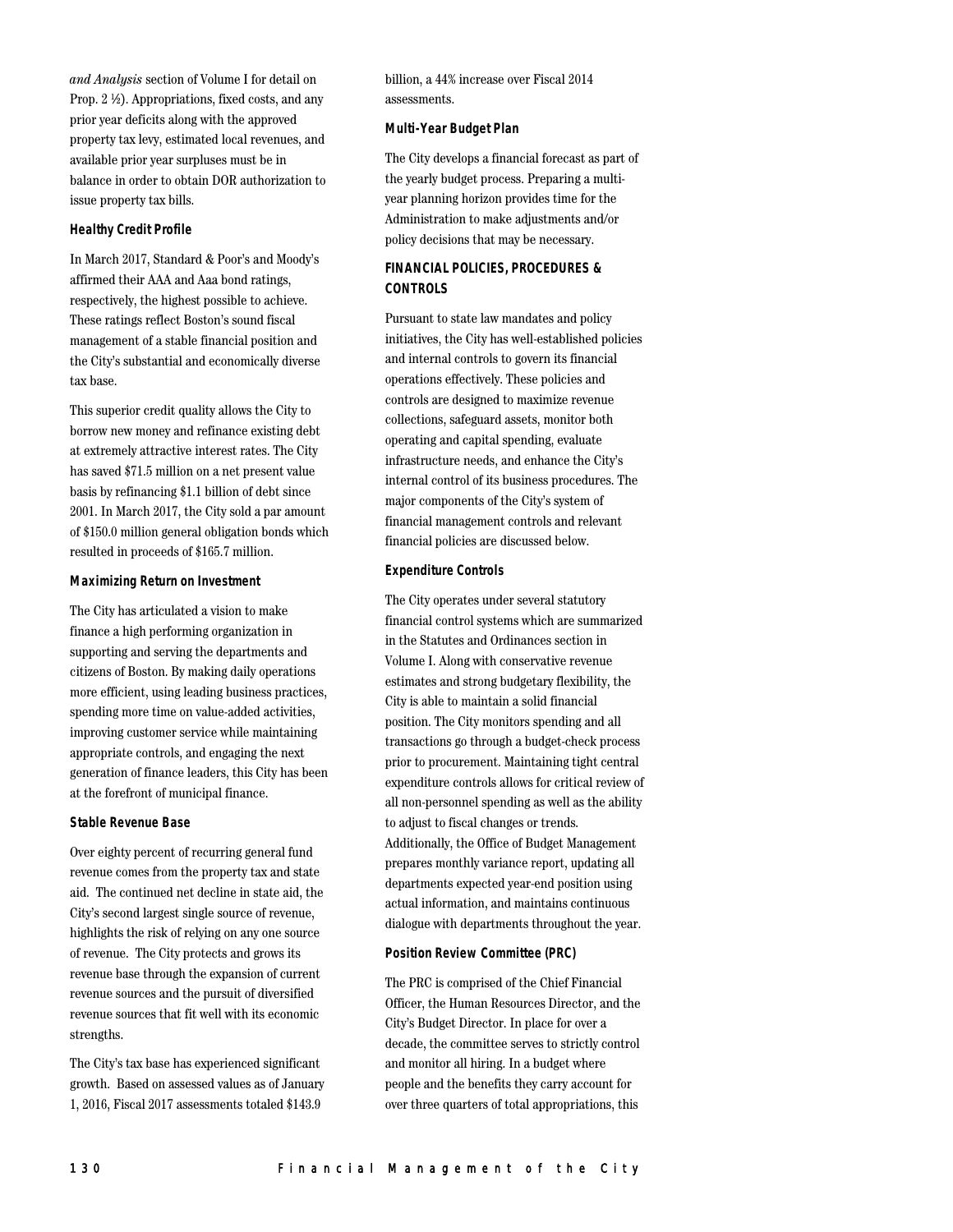committee has been instrumental in maximizing City resources.

#### **Debt Management**

The City uses a comprehensive, interactive debt capacity model that assists debt management administrators in evaluating the potential impact of debt issues on cash flow, credit, and statutory debt capacity. The Treasury Department manages all City borrowings, focusing on the timing of them in order to take advantage of favorable market conditions. The City's cash flow is anchored by the quarterly billing of the property tax and the monthly receipt of state aid distributions - Treasury manages this cash flow wisely, obviating the need to borrow for operating purposes. The Treasury Department also ensures adherence to the City's conservative debt policies, including the rapid repayment of debt where at least 40% of overall debt is repaid within 5 years and 70% in 10 years, as well as a 7% ceiling on debt service as a percentage of general fund expenditures. The City imposes a 20% ceiling on variable debt and has no variable debt outstanding at this time. Lease-purchase financing of equipment with a three-to-seven year useful life is used to replace front-line equipment and upgrade technology.

#### **Capital Planning**

A capital planning process aligned with the annual operating budget cycle allows for the regular reassessment of capital needs, the refinement of projections, and the update of the City's rolling five-year capital plan. The City prioritizes capital requests and takes into account the financial requirements and timing of these requests in order to recommend the responsible allocation of resources.

The City primarily funds its capital plan through the issuance of general obligation bonds. The size of the City's bond issue is consistent with the City's financial management policies regarding debt levels, debt service, and rate of debt retirement.

#### **Fund Balance Policy**

The City maintains adequate levels of fund balance to mitigate current and future risks – a generally accepted accounting principles (GAAP) Unassigned Fund Balance in the

General Fund that is 15% or higher than the current fiscal year's GAAP General Fund Operating Expenditures, and a Budgetary Unassigned Fund Balance at 10% or higher than Budgetary Operating Expenses.

Budgetary fund balance can be appropriated for use during the fiscal year. Budgetary fund balance is more commonly referred to as "free cash" when used this way. This item is most simply described as the portion of available reserves, generated to a considerable degree by annual operating surpluses, which the City can responsibly appropriate for spending. The appropriation of Budgetary Fund Balance or Free Cash certified by the MA Department of Revenue (DOR) is only considered to offset certain fixed costs (pensions, OPEB) or to fund extraordinary and non-recurring events as determined by the City Auditor.

Prior year certifications and the amount used or appropriated from each certification are in Table 1.

In March 2017, the Director of Accounts certified that the amount of funds available for appropriation ("free cash"), as of July 1, 2016, was \$337.8 million. The FY17 Budget assumes the use of \$40 million in Budgetary Fund Balance from this certification.

#### Budgetary Fund Balance

| Date<br>Certified | Annual<br>Amount<br>Certified | Amount<br>Appropriated from<br>Certification* |
|-------------------|-------------------------------|-----------------------------------------------|
| Mar. 2006         | 54.4                          | 11.7                                          |
| Jan. 2007.        | 63.1                          | 25.0                                          |
| Apr. 2008         | 110.2                         | 35.0                                          |
| Mar. 2009         | 121.2                         | 45.0                                          |
| Mar. 2010         | 139.0                         | 45.0                                          |
| Mar. 2011         | 117.8                         | 30.0                                          |
| Mar. 2012         | 142.8                         |                                               |
| Mar. 2013         | 217.3                         | 40.0                                          |
| Mar. 2014         | 185.3                         | 40.0                                          |
| Mar. 2015         | 239.4                         | 40.0                                          |
| Mar. 2016         | 280.0                         | $48.0**$                                      |
| Mar. 2017         | 337.8                         | 40.0                                          |

#### *Table 1*

*Notes: (\$millions)*

*\*Not all amounts appropriated were used \*\*Includes \$8 m capital appropriation*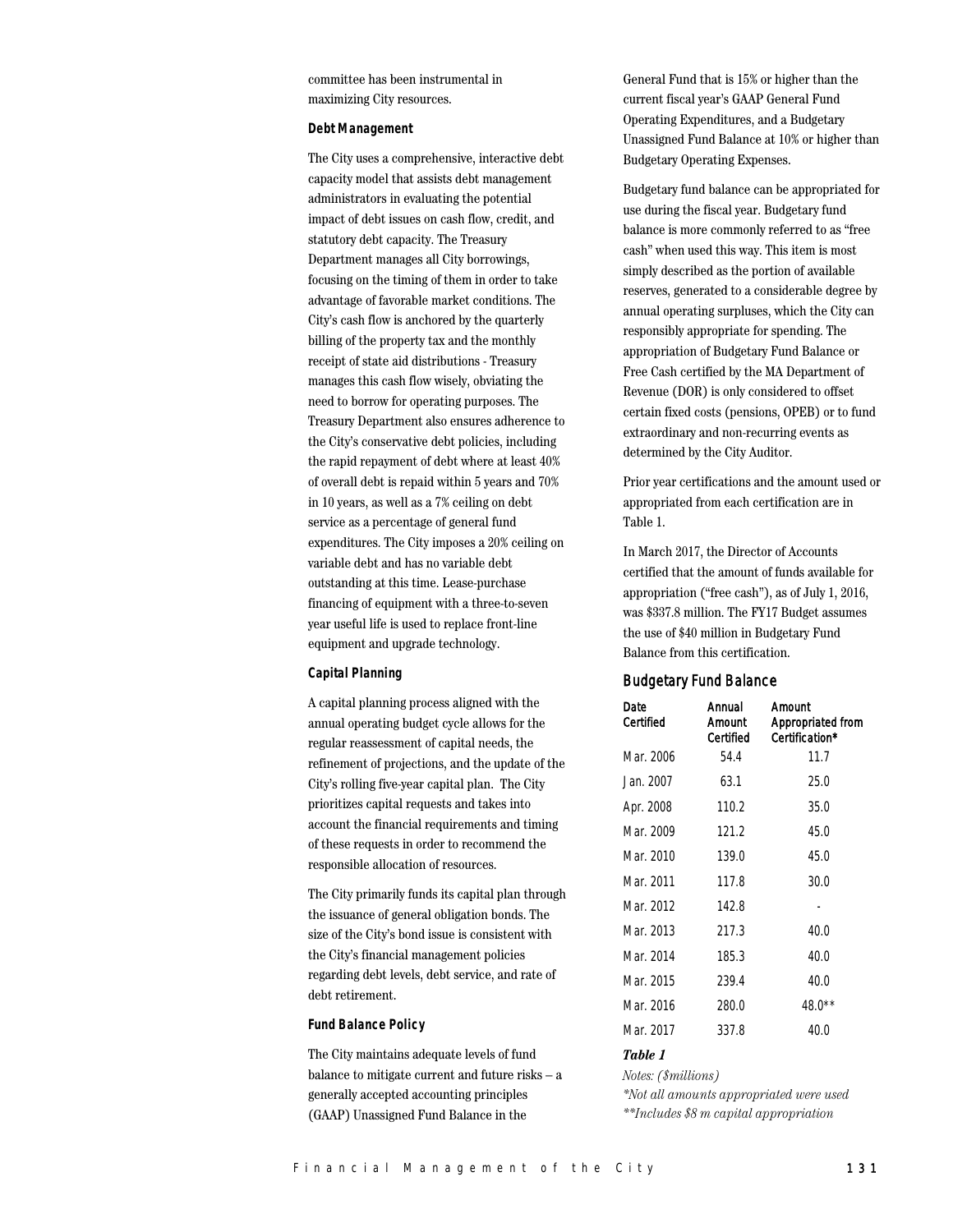#### **Investment Policy**

Investment policies are defined in Chapter 643 of the Acts of 1983 ("The City of Boston Bond and Minibond Procedure Act"), Chapter 107 of the Acts of 1991, and Chapter 44 of the Massachusetts General Laws. The City's policy for the investment of operating funds prioritizes security, liquidity, and yield. Certain limitations placed on the City's investment activities or operational protocols are self-imposed so as to make sound, timely, and safe investment decisions. As a matter of practice, the City tends to limit its investments to repurchase agreements, money markets and certificates of deposit, all of which are collateralized by U.S. Government obligations and are held with a third party.

#### **Contracting Procedures**

The Uniform Procurement Act (the UPA), Massachusetts General Laws Chapter 30B, creates uniform procedures for the contracting of services and supplies by all municipalities in the Commonwealth. The City has implemented internal processes to conform its contracting procedures to the requirements of the UPA and utilizes an online eProcurement system to further support these compliance efforts.

#### **Tax Collections**

Tax collection remedies as prescribed by statute are utilized when taxes become delinquent. The City's ability to secure its right to foreclose by recording its tax title lien at the Registry of Deeds is the most effective tool available for payment enforcement.

The property tax collection rate was 99.3% of the FY16 gross tax levy as of June 30, 2016.

A Taxpayer Referral and Assistance Center provides "one-stop" service on tax-related matters and the City offers an on-line payment option for taxpayer convenience. Parcel-specific information as well as payment history is also available on-line.

#### **Pension Management**

The City's employees are not participants in the federal social security system. Instead, they participate in a contributory defined benefit retirement system that is administered by the Boston Retirement System (BRS), of which the

City is the largest member. The BRS provides pension benefits to retired City employees under a state contributory retirement statute and is administered by a Retirement Board comprised of five members: the City Auditor, who serves ex-officio; two individuals elected by members of the system; an individual chosen by the Mayor; and an individual chosen by the other four members or appointed by the Mayor, if a selection is not agreed upon within 30 days of a vacancy.

The BRS performs a full valuation every two years to determine the total system liability and assets and the annual funding requirement for future years.

The City's pension liability is currently 74.9% funded and is on track to reduce the unfunded liability to zero by 2025, fifteen years prior to the legally required funding date of 2040. The BRS hires an investment manager who oversees the various fund managers of all (non-teacher) pension assets.

#### **Other Post-Employment Benefits**

Similar to pensions, employees earn postemployment health care and life insurance benefits (OPEB) over their years of active service, which are received during retirement. The City, including the Boston Public Health Commission (BPHC), has an unfunded liability for these benefits of \$2.26 billion, as of the most recent independent actuarial valuation on June 30, 2015. The size of this liability is largely influenced by changes to retiree health benefits, the City's annual additional contribution to fund the liability, and the discount rate used.

While the City is required by law to make an annual contribution toward reducing its unfunded pension liability, there is no such requirement for retiree health and life insurance benefits. In FY08, the City followed new Governmental Accounting Standards Board (GASB) requirements to identify and disclose this estimated liability, and also began voluntary annual allocations to fund the liability. Annual allocations are retained in an irrevocable Trust Fund, authorized through the City's acceptance of M.G.L. Chapter 32B section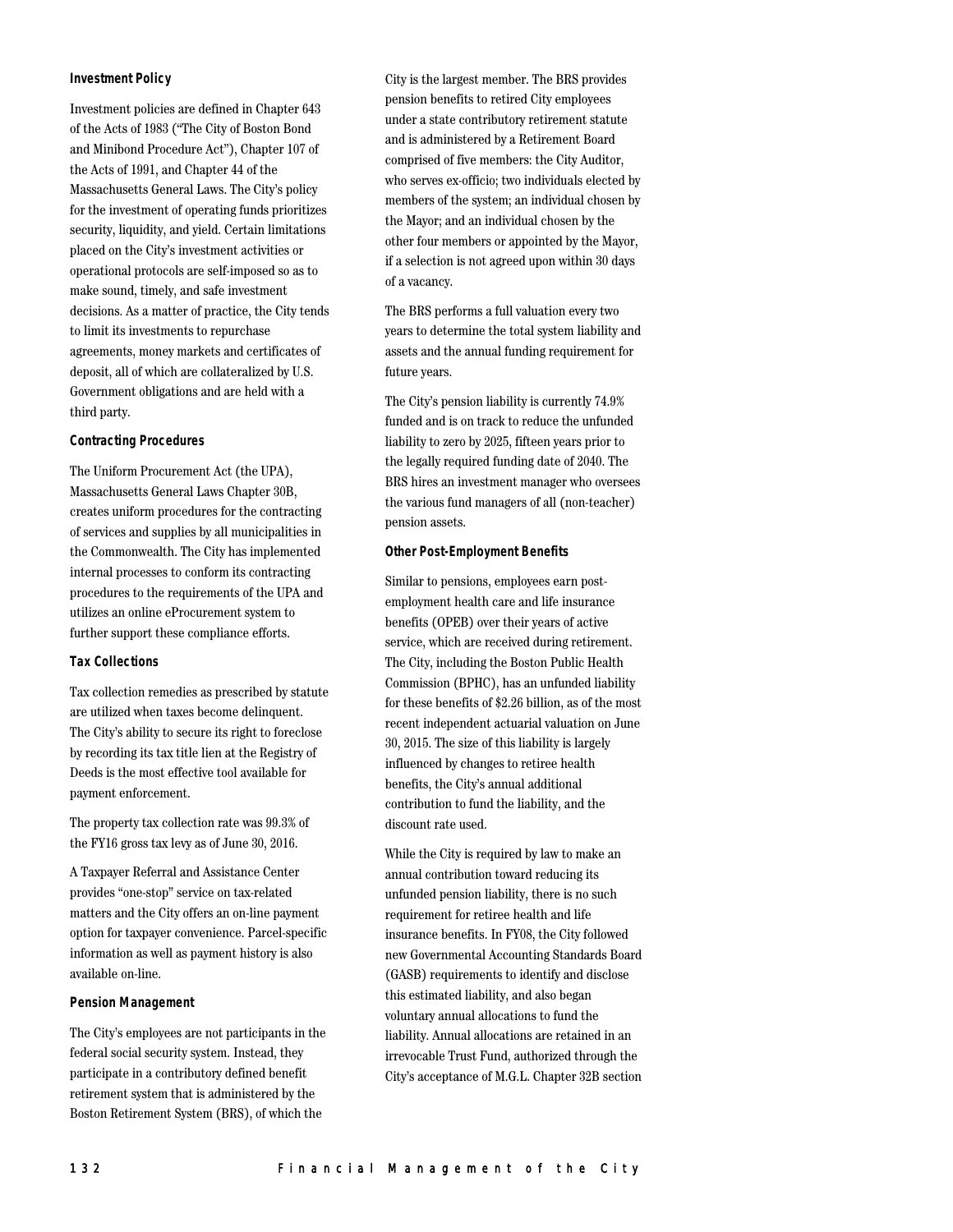20. As of December 31, 2016 the Fund had a balance of \$437 million.

The Annual Required Contribution (ARC) for the City to significantly reduce the OPEB liability over a 30 year period is projected at \$184.9 million in FY18, as shown in Table 2. \$172.2 million (93%) of this amount will be funded through a combination of pay-as-you-go benefit payments for current retirees, a \$40 million FY18 allocation by the City to the Trust, and an additional \$2.25 million deposit by the BPHC into the Trust.

# FY18 Annual Required Contribution (ARC) to Reduce OPEB Liability Over 30 Years

| <b>Total ARC</b>              |         | \$184.9 |         |  |
|-------------------------------|---------|---------|---------|--|
| Projected Benefit<br>Payments | \$130.0 |         |         |  |
| FY18 Annual<br>Allocation     | \$42.3  |         | $%$ ARC |  |
| <b>Total FY18 Payments</b>    | \$172.2 | 93%     |         |  |
| <b>Difference</b>             |         | \$12.6  |         |  |
| \$ in millions                |         |         |         |  |

#### *Table 2*

As noted above, the City is on track to fully fund its pension liability in 2025. The City then plans to redirect previous annual pension contributions to further reduce the OPEB liability, with a goal of fully funding OPEB in 30 years.

#### **Risk Finance**

The City's risk-related costs related to legal liability claims, property losses, workplace injuries, and employee health care are managed by central departments, such as Law and Human Resources, in addition to individual operating departments. The Office of Budget Management's Risk Finance unit works to maximize the effectiveness of these departmental efforts by reviewing cost trends, assisting in improvements, and implementing the City's risk financing strategy.

The City's risk financing strategy is a planned self-insurance program which budgets for predictable levels of risk-related costs through the general fund, except for self-insured health care costs which are financed through trust funds established under MGL Ch 32b S. 3A. A catastrophic risk reserve is maintained for

unexpected large losses, which allows the City to strategically purchase high deductible commercial insurance for specific exposures and minimum premium.

In addition to specific targeted insurance policies, the City purchases catastrophic property insurance for \$100 million all risk coverage, after a \$10 million deductible. The City partners with FM Global as its property insurer, to take advantage of FM Global's engineering and loss control expertise in improving the resilience of the City's buildings against all types of risk.

#### **Reserve**

As required by law since 1986, the City has maintained a reserve fund equal to 2 1/2% of the preceding year's appropriations for all City departments except the School Department. The fund may be applied to extraordinary and unforeseen expenditures after June 1 in any fiscal year with the approval of the Mayor and the City Council. To date, this budgetary reserve has not been utilized. As of June 30, 2016, the reserve fund had a balance of \$31.4 million. The FY18 Adopted Budget adds an additional \$1 million to this reserve in anticipation of a required contribution based on the FY17 Budget.

#### **Annual Audit/Management Letters**

The City consistently receives unqualified opinions on the audit of its Basic Financial Statements and the Certificate of Achievement for Excellence in Financial Reporting from the Government Finance Officers Association for its Comprehensive Annual Financial Report. The City's independent auditors also deliver a yearly management letter containing comments and recommendations on internal financial controls.

#### **Financial Accounting Systems**

The Boston Administrative Information System (BAIS), an integrated financial and human resources management system, supports financial management and improves operational efficiency. These systems support the rigorous monitoring and reporting requirements enforced by the City.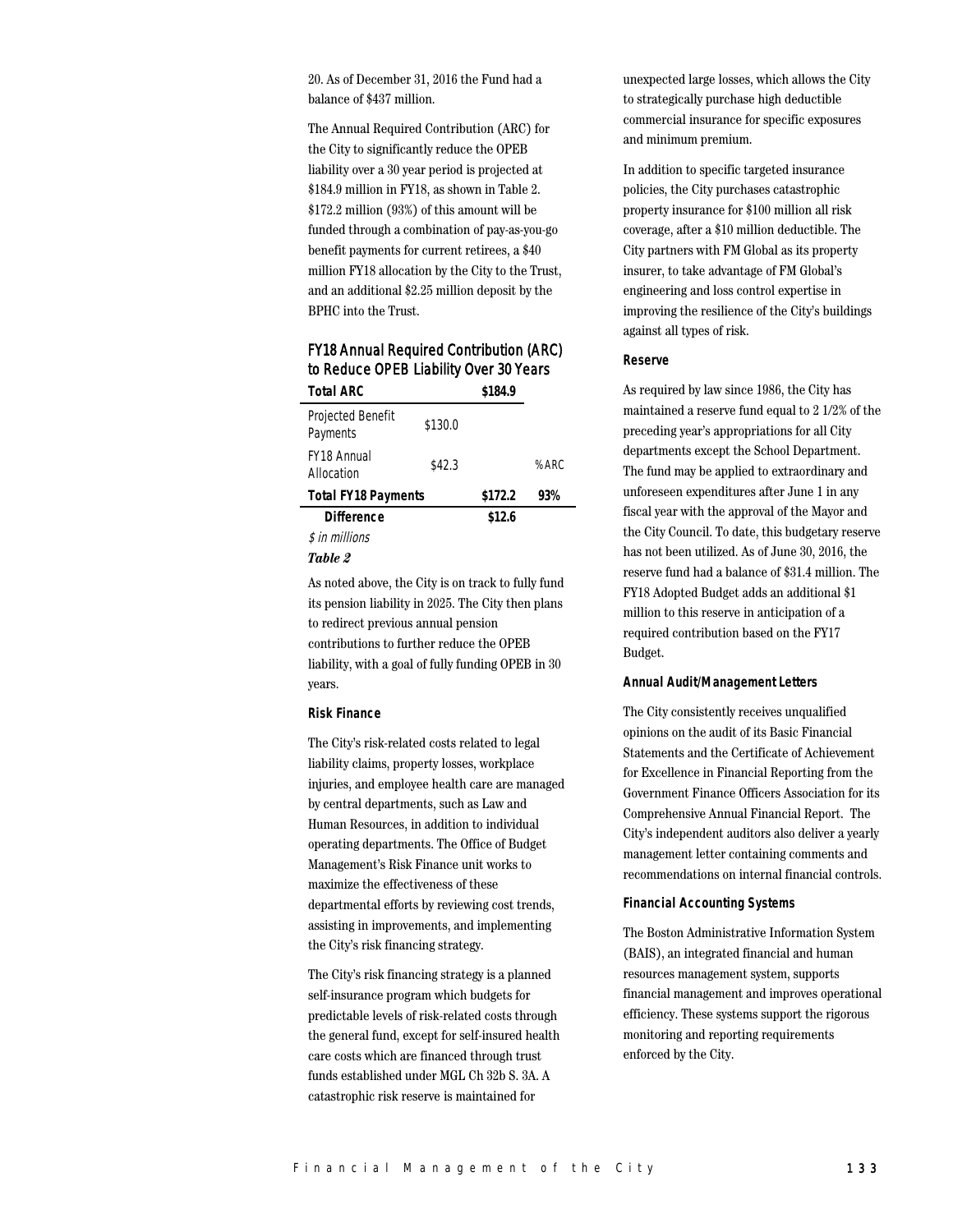#### **FINANCIAL MANAGEMENT PROGRAMS**

# **Performance Management and Program Evaluation**

Boston About Results (BAR) is the City's performance management and evaluation program that helps drive operational improvement throughout the City. The BAR program provides city leaders and departmental managers with the tools and analysis needed to track service delivery, evaluate performance, and identify areas of improvement.

For more information about the BAR program and the City's efforts around performance management, please see the "Data Analytics" section in Volume 1.

#### **Operational Reviews**

The City systematically engages in independent operational reviews and other planning efforts aimed at making government more efficient in order to address areas needing renewed attention.

#### **Energy Management**

An Energy Management Unit develops design standards and implements measures that enhance the energy efficiency of the City's new construction and capital improvement projects.

- The conversion of street lights to newer fixtures using Light Emitting Diode ("LED") technology has achieved significant operational savings.
- In FY18, an Energy Service Company ("ESCO") will conduct an Investment Grade Audit ("IGA") of the City's facilities portfolio to identify projects with significant utility savings potential. This "Renew Boston Trust" initiative will result in savings for City facilities by bundling municipal utility cost savings projects.

#### **AUDITING & BUDGETING PRACTICES**

The City prepares its comprehensive financial reports in accordance with generally accepted accounting principles (GAAP). However, accounting practices established by the Commonwealth's Department of Revenue, the so-called "budgetary basis" method of accounting, are used in the annual general fund budget and property tax certification process.

Budgetary basis departs from GAAP in the following ways:

(a) Real and personal property taxes are recorded as revenue when levied (budgetary), as opposed to when susceptible to accrual (GAAP).

(b) Encumbrances and continuing appropriations are recorded as the equivalent of expenditures (budgetary), as opposed to a reservation of fund balance (GAAP).

(c) Certain activities and transactions are presented as components of the general fund (budgetary), rather than as separate funds (GAAP).

(d) Prior years' deficits and utilized available funds from prior years' surpluses are recorded as expenditure and revenue items (budgetary), but have no effect on GAAP expenditures and revenues.

In addition, there are certain differences in classifications between revenues, expenditures and transfers. The reconciliation in Table 3 summarizes the differences between budgetary and GAAP basis accounting principles for the year ended June 30, 2016.

Table 4 shows a Statement of Revenues & Expenses and Changes in Fund Balance for FY15 & FY16 (actual) – FY17 (budgeted).

Financial statements for the fiscal year ended June 30, 2017 are expected to be available in late fall.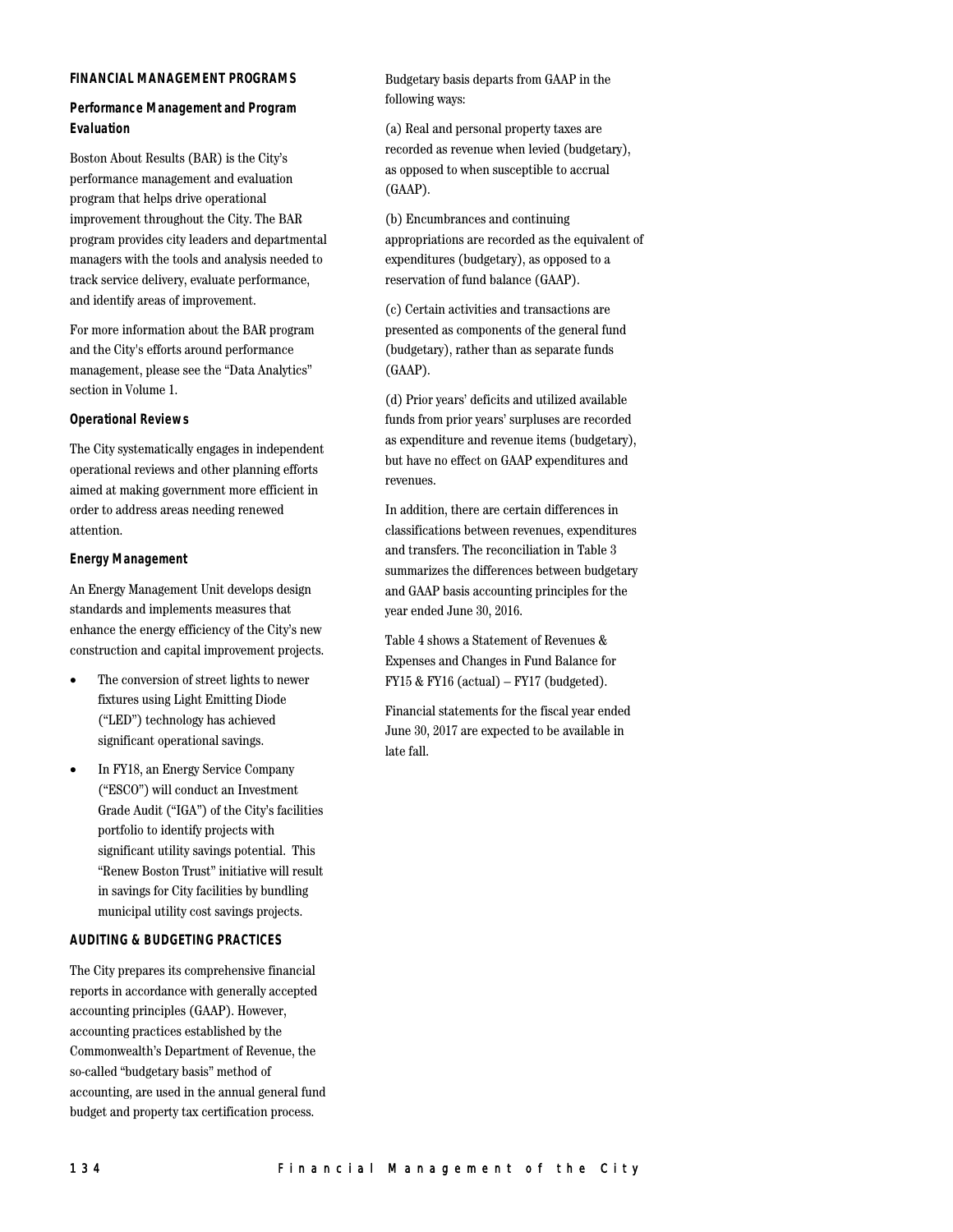# **ADJUSTMENTS BETWEEN BUDGET GAAP BASIS**

**Statement of Revenues, Expenditures, and Changes in Fund Balances**

**General Fund**

**Years ended June 30 2015 and 2016 (Actual), and 2017 (Budgeted) (in thousands)**

|                                                  | 2017      | <u> 2016</u> | 2015      |
|--------------------------------------------------|-----------|--------------|-----------|
| Revenues:                                        |           |              |           |
| Real and personal property taxes                 | 2,047,936 | 1,967,687    | 1,867,259 |
| Excises                                          | 198,820   | 236,263      | 228,962   |
| Payments in lieu of taxes                        | 65,470    | 90,215       | 79,232    |
| Fines                                            | 59,560    | 60,953       | 60,116    |
| Investment income                                | 200       | 184          | 61        |
| Licenses and permits                             | 62,441    | 70,005       | 71,205    |
| Departmental and other                           | 104,355   | 86,791       | 86,392    |
| Intergovernmental                                | 429,855   | 543,683      | 523,256   |
| <b>Total revenues</b>                            | 2,968,637 | 3,055,781    | 2,916,483 |
| Expenditures:                                    |           |              |           |
| Current:                                         |           |              |           |
| General government                               | 106,700   | 80,684       | 58,242    |
| Human services                                   | 33,171    | 31,356       | 31,507    |
| Public safety                                    | 643,761   | 610,233      | 633,471   |
| Public works                                     | 109,117   | 101,157      | 123,767   |
| Property and development                         | 43,390    | 33,870       | 35,594    |
| Parks and recreation                             | 23,214    | 22,106       | 20,063    |
| Library                                          | 34,502    | 33,870       | 33,966    |
| Schools                                          | 1,031,684 | 1,016,412    | 960,228   |
| Public health programs                           | 77,267    | 77,932       | 73,577    |
| Judgements and claims                            | 5,000     | 1,100        | 3,678     |
| Retirement costs                                 | 204,669   | 309,083      | 282,648   |
| Other employee benefits                          | 259,484   | 236,661      | 230,089   |
| State and district assessments                   | 249,674   | 234,450      | 215,538   |
| <b>Total Current Expenditures</b>                | 2,821,634 | 2,788,914    | 2,702,368 |
| Capital outlays                                  |           | 13,873       | 348       |
| Debt Service                                     | 172,999   | 164,708      | 153,448   |
| <b>Total Expenditures</b>                        | 2,994,633 | 2,967,495    | 2,856,164 |
| Excess(deficiency) of revenues over expenditures | (25, 995) | 88,286       | 60,319    |
| Other financing sources (uses):                  |           |              |           |
| Transfers in                                     | 27,450    |              | 19,000    |
| Transfers out                                    | (1, 455)  | (1, 455)     | (1, 455)  |
| <b>Total other financing sources</b>             | 25,995    | (1, 455)     | 17,545    |
| Net change in fund balance                       | (0)       | 86,831       | 77,864    |
| Fund balance - beginning                         | 850,538   | 763,707      | 685,843   |
| Fund balance - ending                            | 850,538   | 850,538      | 763,707   |

*Table 3*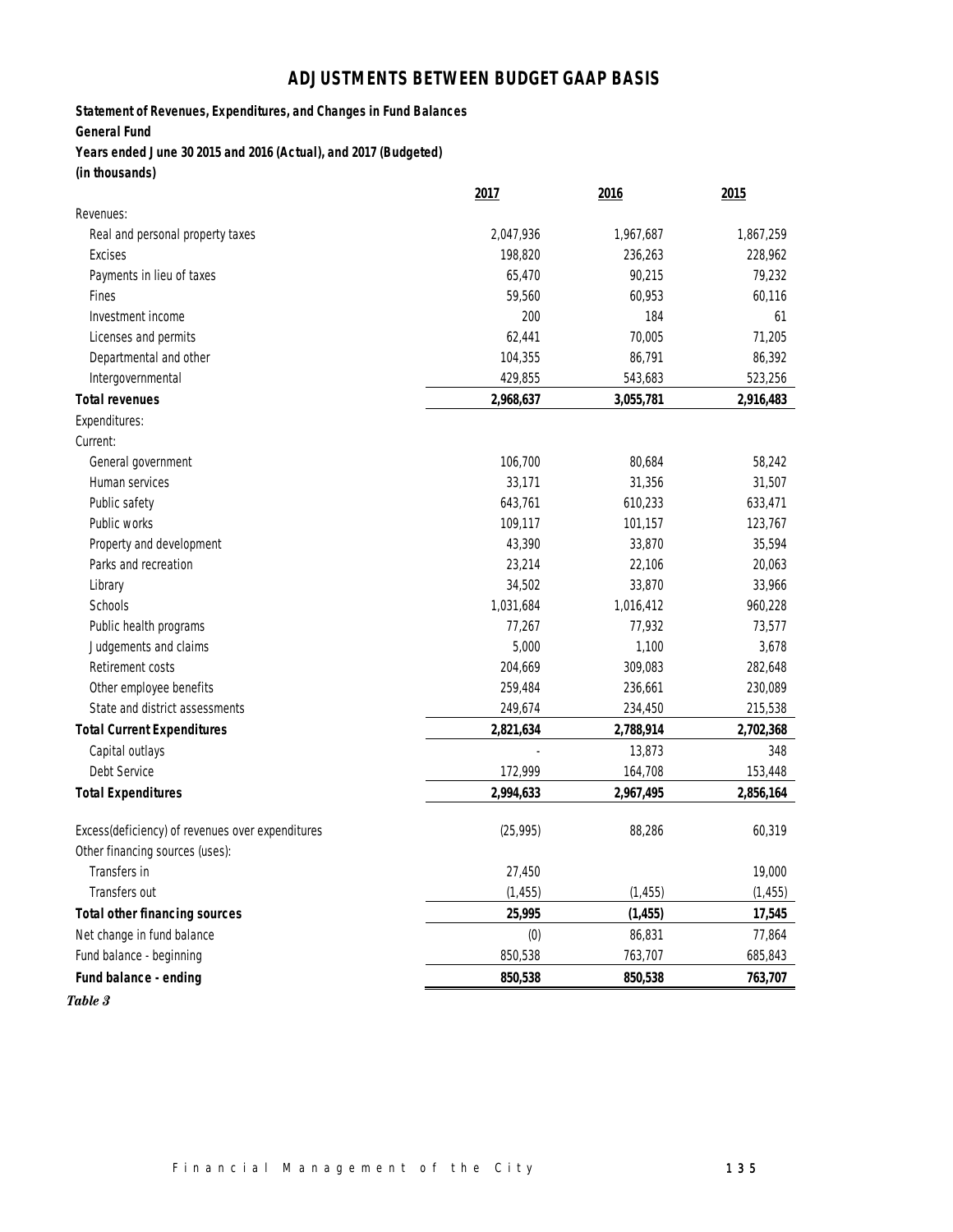## **FUND STRUCTURE AND USE**

The accounts of the City are organized on a fund basis. Each fund is considered to be a separate accounting entity and complies with financerelated legal requirements. All of the funds of the City can be divided into three categories: Governmental Funds, Proprietary Funds, and Fiduciary Funds.

The City has four governmental funds - the General Fund, Special Revenue Fund, Capital Projects Fund and all non-major governmental funds in an "Other" category. The General Fund is the only fund for which a budget is legally adopted and is used to account for all revenues, expenditures, and other financial resources except those required to be accounted for in other funds.

The Special Revenue Fund accounts for proceeds that are legally restricted for specific purposes. This fund accounts for federal and state grants and also money that has been set aside by state statute and can be used to support the City's general fund operations.

The Capital Projects Fund accounts for financial resources, primarily from the issuance of bonds, used for the acquisition or construction of major capital facilities.

The Proprietary Funds are used to show activities that operate more like those of commercial enterprises. The City's only proprietary is its Internal Service Fund, which accounts for the City's self-insurance for health benefits.

Fiduciary Funds are used to account for resources held for the benefit of parties outside City government and are not available to support the City's own programs. The City's fiduciary funds are the Pension Trust Fund, the Other Post-Employment Benefits (OPEB) Liability Trust Fund, as well as Private Purpose Trust Funds.

The City's operating and capital budgets are also supported by available governmental funds transferred and appropriated from other available funds. The City may appropriate yearly parking meter revenues (Special Revenue Fund) to support the Transportation Department and to support transportation capital projects and cemetery trust monies

(Other Governmental Funds) to support the City's maintenance of its public cemeteries.

# Parking Meter Fund

|               | <b>Beginning</b> |                 |              | Ending         |
|---------------|------------------|-----------------|--------------|----------------|
| <b>Fiscal</b> | Year             | <b>Funds</b>    | <b>Funds</b> | Year           |
| Year          | <b>Balance</b>   | Out             | In           | <b>Balance</b> |
| <b>FY11</b>   | 59.362           | (15.000)        | 14.729       | 59.091         |
| <b>FY12</b>   | 59.091           |                 | 16.560       | 75.651         |
| <b>FY13</b>   | 75.651           |                 | 15.514       | 91.165         |
| <b>FY14</b>   | 91.165           |                 | 15.547       | 106.712        |
| <b>FY15</b>   | 106.712          | (19.000)        | 14.685       | 102.397        |
| <b>FY16</b>   | 102.397          | $(6.500)$ **    | 14.397       | 110.294        |
| *FY17         | 110.294          | $(37.500)$ ***  | 22.139       | 94.932         |
| *FY18         | 94.932           | $(68.885)$ **** | 17.500       | 43.547         |

#### *Table 4*

*Notes: (\$millions), \*projected*

*\*\*Included \$6.5 m capital expenditure*

*\*\*\*Includes \$15 m capital expenditure*

*\*\*\*\*Includes \$46.4m capital expenditure*

# Cemetery Trust Fund

|               | <b>Beginning</b> |              | Ending       |                |
|---------------|------------------|--------------|--------------|----------------|
| <b>Fiscal</b> | Year             | <b>Funds</b> | <b>Funds</b> | Year           |
| Year          | <b>Balance</b>   | Out          | $In**$       | <b>Balance</b> |
| <b>FY10</b>   | 7.711            | (2.507)      | 2.264        | 7.468          |
| <b>FY11</b>   | 7.468            | (2.651)      | 2.477        | 7.293          |
| <b>FY12</b>   | 7.293            |              | (1.152)      | 6.141          |
| <b>FY13</b>   | 6.141            |              | 2.260        | 8.401          |
| FY14          | 8.401            |              | 1.088        | 9.489          |
| <b>FY15</b>   | 9.489            |              | 1.077        | 10.566         |
| <b>FY16</b>   | 10.566           |              | 0.433        | 10.999         |
| $*$ FY17      | 10.999           | (0.950)      | 1.000        | 11.049         |
| *FY18         | 11.049           | (0.950)      | 1.000        | 11.099         |
|               |                  |              |              |                |

## *Table 5*

*Notes: (\$millions), \*projected, \*\*Includes investment return*

# Surplus Property Disposition Fund

|               | <b>Beginning</b> |              |              | Ending         |
|---------------|------------------|--------------|--------------|----------------|
| <b>Fiscal</b> | Year             | <b>Funds</b> | <b>Funds</b> | Year           |
| Year          | <b>Balance</b>   | Out          | In           | <b>Balance</b> |
| <b>FY10</b>   | 30.087           | (5.979)      | 0.000        | 24.108         |
| <b>FY11</b>   | 24.108           | 0.000        | 0.972        | 25.080         |
| <b>FY12</b>   | 25.080           | 0.000        | 1.291        | 26.371         |
| FY13          | 26.371           | (22.120)     | 5.057        | 9.307          |
| FY14          | 9.307            | 0.000        | 0.550        | 9.857          |
| FY15          | 9.857            | (5.250)      | 10.678       | 15.285         |
| FY16          | 15.285           | 0.000        | 1.742        | 17.027         |
| $*$ FY17      | 17.027           | $(4.000)$ ** | 1.145        | 14.172         |
| *FY18         | 14.172           | 0.000        | 1.145        | 15.317         |
|               |                  |              |              |                |

#### *Table 6*

*Notes: (\$millions), \*projected, \*\*Includes a \$4m supplemental for the Boston Housing Authority*

These tables provide a history as well as projected changes in fund balances for the available funds used to support the City's operating budget.